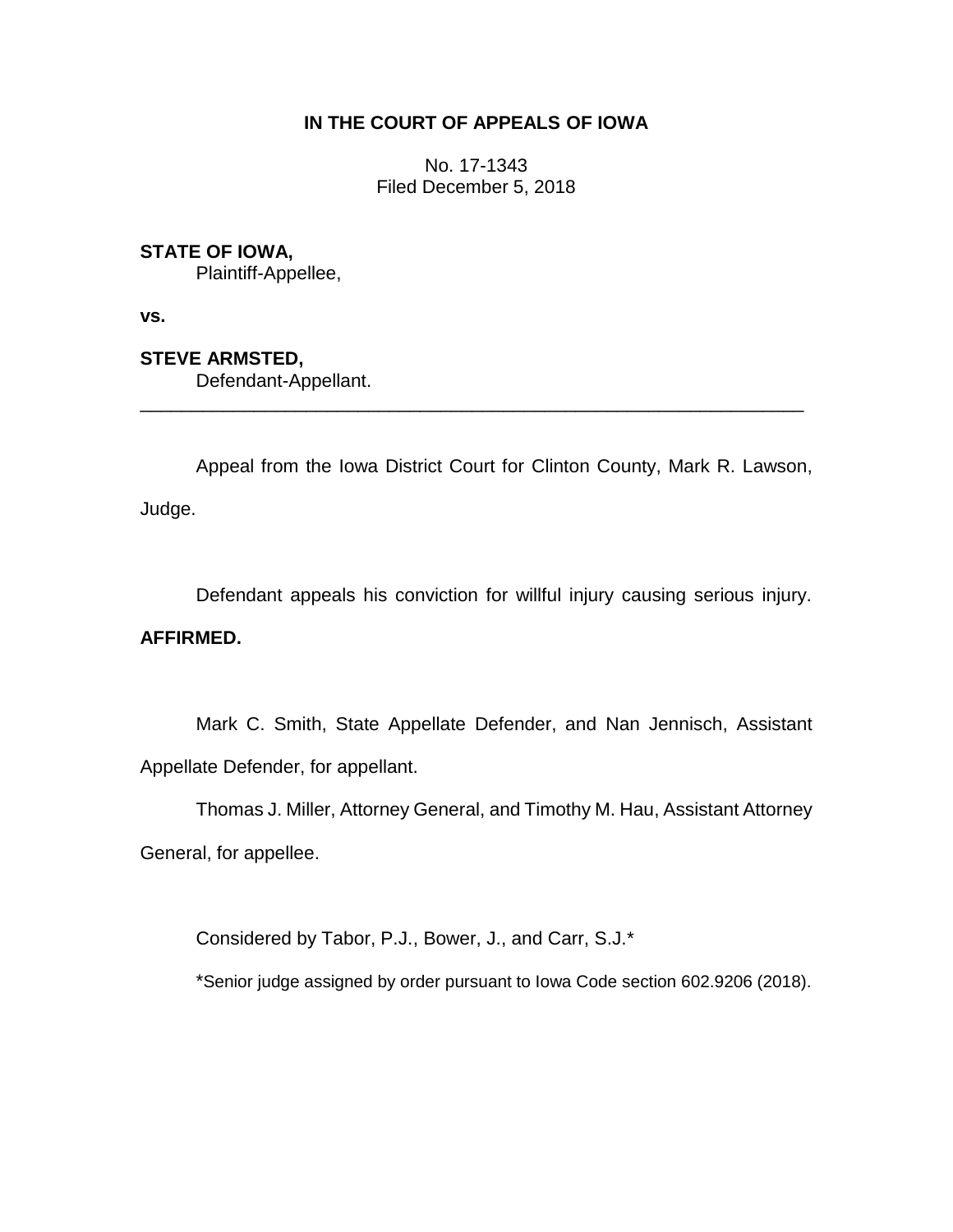#### **BOWER, Judge.**

Steve Armsted appeals his conviction for willful injury causing serious injury. We find the present record is not adequate for us to address Armsted's claim of ineffective assistance of counsel regarding defense counsel's failure to present expert testimony on the issue of eyewitness identification or request a jury instruction on eyewitness identification, and we determine these issues should be preserved for postconviction proceedings. We affirm Armsted's conviction.

#### **I. Background Facts & Proceedings**

On March 2, 2015, at about 2:00 a.m., Joshua Robbins and his cousin went to a convenience store, known locally as the 24/7, in Clinton. Robbins got into a verbal disagreement with a man in the parking lot. When Robbins and his cousin left in their vehicle, they were followed by a gray Cadillac driven by the man. Robbins parked near his home, and the Cadillac parked behind him. Robbins went to confront the man, and they got into a physical altercation. Robbins stated he might have kicked the passenger-side door of the Cadillac. Robbins stated he was struck in the face with a meat cleaver. The man returned to his vehicle and left. Robbins had a severe laceration on his face and was transported to Iowa City for treatment.

A vehicle matching the description of the gray Cadillac was located and determined to be registered to Armsted. There was a boot print on the passengerside door of Armsted's vehicle. In addition, damage to Armsted's vehicle matched damage on the Cadillac seen in a video from the convenience store. Armsted told officers he had been drinking beer that evening at the River City Brewing Company, which was across the street from the convenience store.

2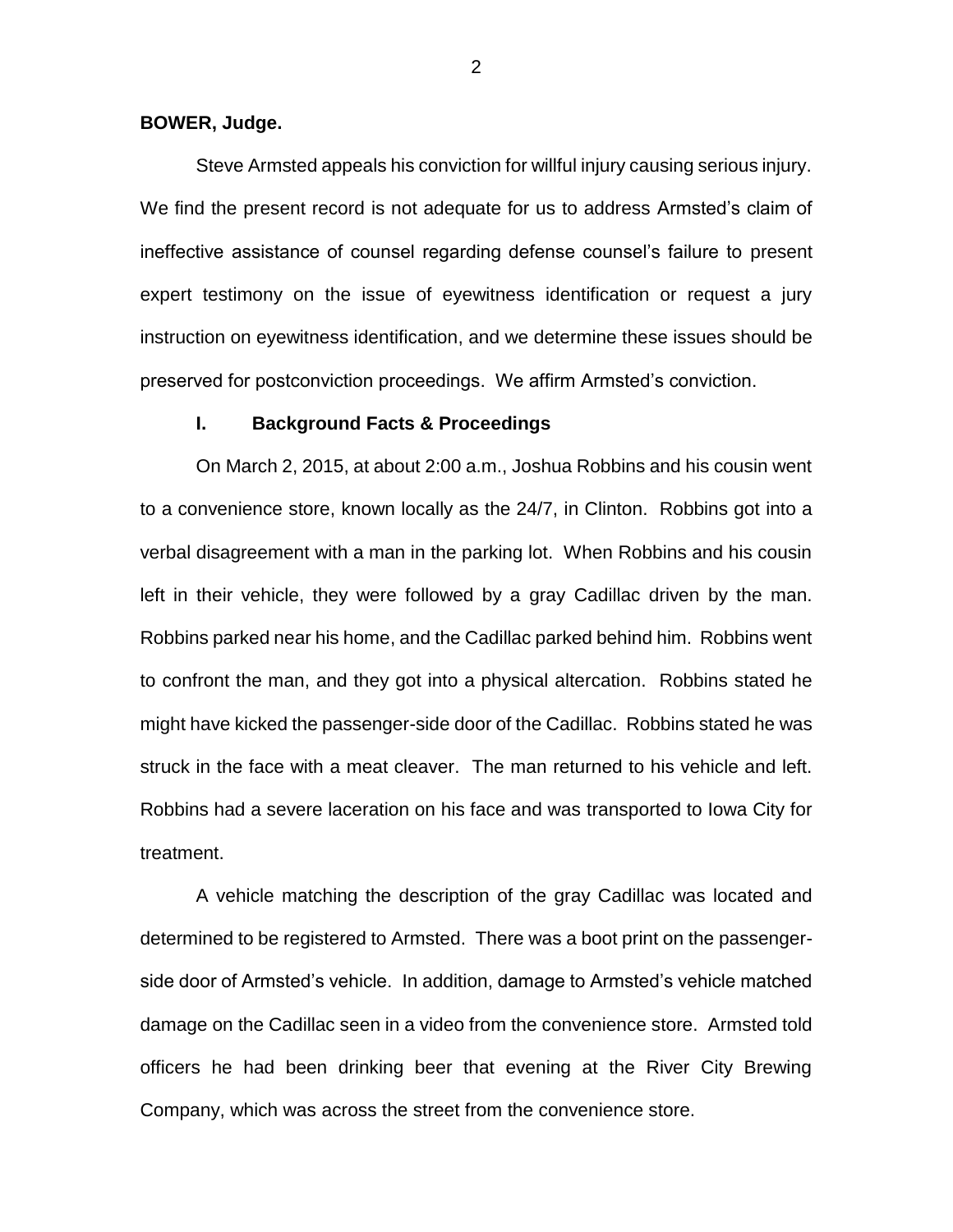Armsted was charged with willful injury causing serious injury, in violation of Iowa Code section 708.4(1) (2015), a class "C" felony. During the jury trial, Rachael Wenzl, the cashier at the convenience store at the time of the incident, testified Armsted was a regular customer. She identified him as a person involved in the argument in the parking lot and pointed him out in the courtroom. Robbins testified he observed the video from the convenience store and stated the person he argued with in the parking lot was the same person who cut him. Officer Ben Huizenga identified Armsted as the registered owner of the Cadillac.

Armsted's former girlfriend, Alfredia Canady, testified Armsted told her "there were two guys that he had an altercation with at the store. One of the guys called him a n\*\*\*\*\* and he—the guy and him got into it and he kicked his car door and he—he cut him." Canady stated Armsted told her the person he cut went to the hospital in Iowa City. She stated this happened at the 24/7. Canady testified Armsted carried a knife "[a]lmost all the time."

The jury found Armsted guilty of willful injury causing serious injury using a dangerous weapon in the commission of the offense. Armsted was sentenced to a term of imprisonment not to exceed ten years, with a mandatory minimum of five years to be served concurrently with another sentence he was serving. Armsted now appeals.

#### **II. Ineffective Assistance**

Armsted claims he received ineffective assistance because defense counsel did not present expert testimony on the issue of eyewitness identification or request a jury instruction on eyewitness identification. He states the jury should have been educated on the reliability and limitations of eyewitness identification.

3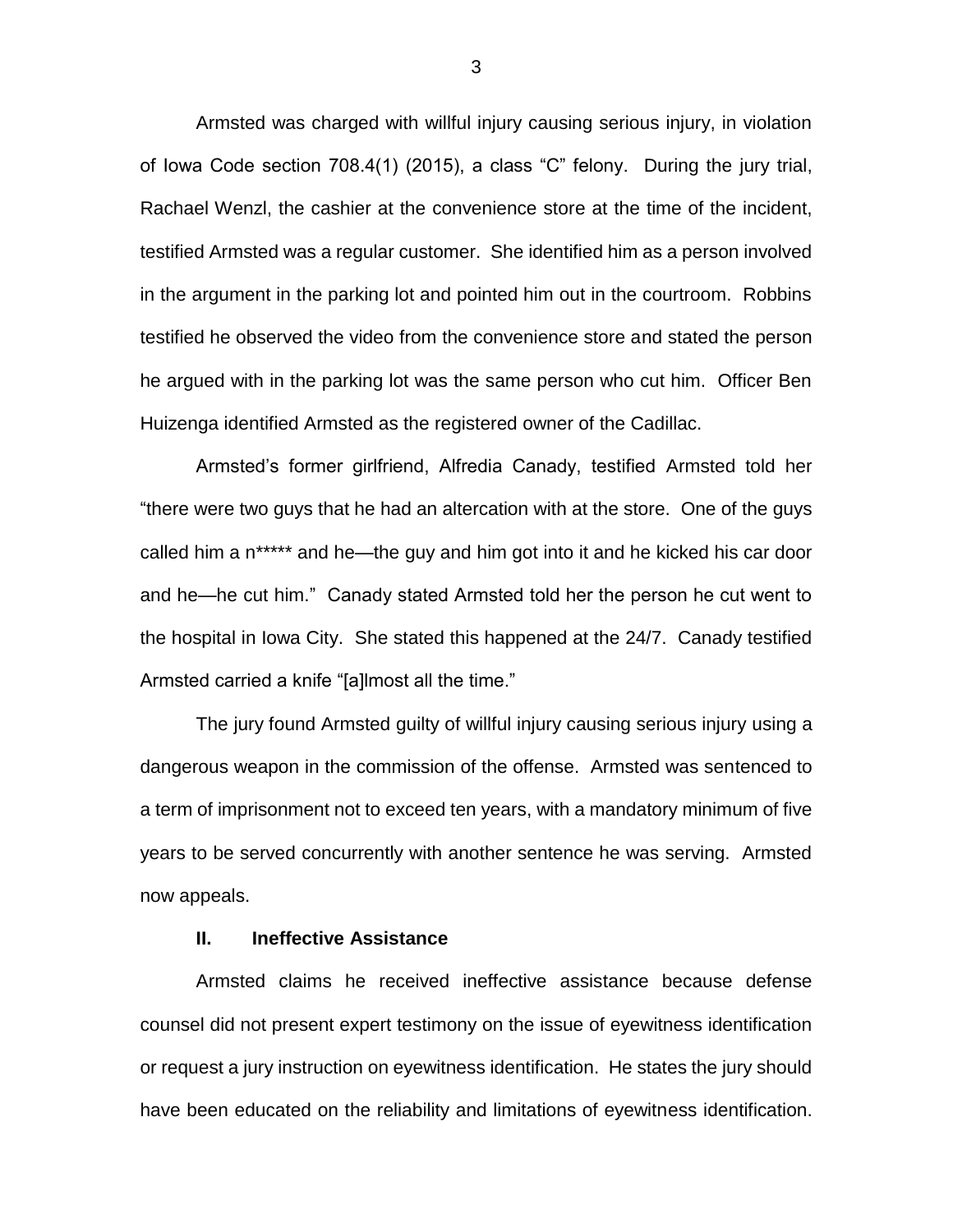Armsted states he was prejudiced by defense counsel's performance. Armsted claims the State's case is based primarily on eyewitness identification.

We conduct a de novo review of claims of ineffective assistance of counsel. *State v. Maxwell*, 743 N.W.2d 185, 195 (Iowa 2008). To establish a claim of ineffective assistance of counsel, a defendant must prove (1) counsel failed to perform an essential duty and (2) prejudice resulted to the extent it denied the defendant a fair trial. *Id.* A defendant's failure to prove either element by a preponderance of the evidence is fatal to a claim of ineffective assistance. *State v. Polly*, 657 N.W.2d 462, 465 (Iowa 2003).

The State claims Armsted's assertion of ineffective assistance of counsel should be preserved for postconviction relief proceedings. A claim of ineffective assistance of counsel should be considered on direct appeal "only if the record is adequate to decide the issue." *State v. Hopkins*, 860 N.W.2d 550, 556 (Iowa 2015). When a claim involves issues of trial strategy and tactical decisions, the claim should be preserved for postconviction proceedings in order to fully develop the record. *Id.* Additionally, by preserving the claim an "attorney charged with providing ineffective assistance may have an opportunity to respond to defendant's claims." *State v. Biddle*, 652 N.W.2d 191, 203 (Iowa 2002).

We conclude the present record is not adequate to address Armsted's claim of ineffective assistance of counsel regarding defense counsel's failure to present expert testimony on the issue of eyewitness identification or request a jury instruction on eyewitness identification. Defense counsel should be given the opportunity to respond to Armsted's claims. "[W]e preserve these claims for postconviction-relief proceedings 'so an adequate record of the claim can be